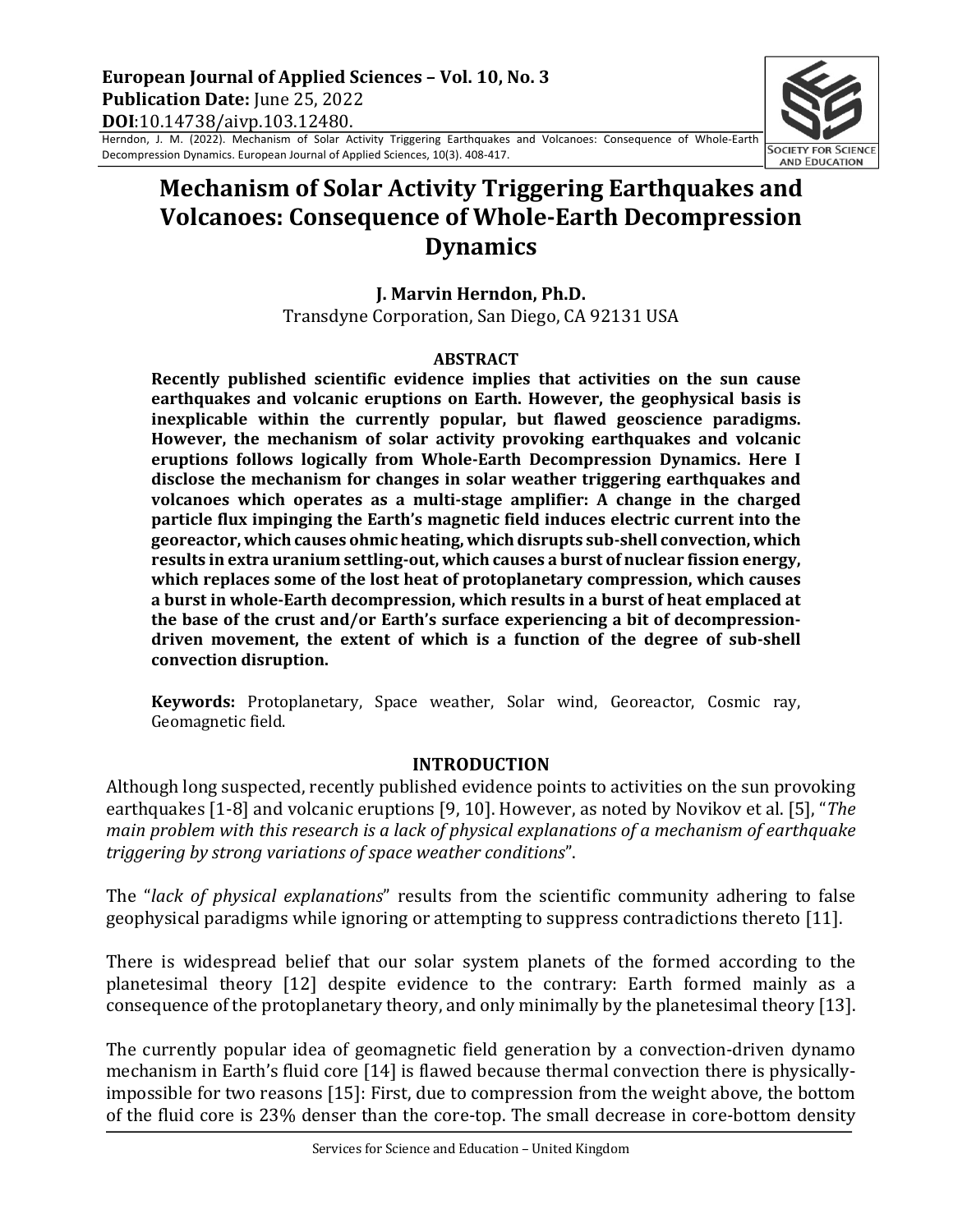from thermal expansion  $\left($  < 1%) is insufficient to make the core top-heavy as required for convection [16]. Second, for sustained convection, heat brought to the core-top must be quickly removed, a physical impossibility as the core is surrounded by an insulating silicate blanket, the mantle, that has significantly lower thermal conductivity, lower heat capacity, and greater viscosity than the Earth's core.

There are problems with plate tectonics theory: Mantle convection, which is a critical necessity for plate tectonics, is physically-impossible for the following reason: Because of compression by the weight above, the bottom of the mantle is 62% denser than the surface crust [17]. Decreasing mantle bottom density by thermal expansion  $($ <1%) cannot make the mantle topheavy as required for convection [15, 16]. Additionally, other *ad hoc* assumptions are necessary to make plate tectonics seem to describe geological observations. For example, mountain ranges that predate the assumed collision-formation of Pangea, require the assumption of fictitious supercontinent cycles [18]. Also, inherent errors in geomagnetic paleolatitude determinations [19] lead to false interpretations, for example, rocks from Vancouver Island, Canada thought to have formed in Baja California, Mexico [20].

Trying to pose said "physical explanations" on the basis of such a flawed understanding of solid-Earth geoscience is like trying to navigate to a series of addresses in London using an Istanbul city map. However, there is a logical and causally related basis for said "*physical explanations*" that derives from Earth's initial formation as a Jupiter-like gas giant, codified as *Whole-Earth Decompression Dynamics* [21, 22], the replacement for plate tectonics.

Whole-Earth Decompression Dynamics, the underlying basis of most geology, geophysics and surface phenomena, is predicated upon the understanding that Earth had fully condensed as a Jupiter-like gas giant when the sun's thermonuclear reactions ignited and the resulting T-Tauri solar winds stripped the ices and gases from Earth's surface [21-25]. The internal energy sources were a consequence of Earth's protoplanetary formation.

Two powerful, unknown, energy sources follow from Earth's protoplanetary origin, a central nuclear fission breeder reactor and the potentially much more powerful stored energy of protoplanetary compression. There is an intrinsic relation between the two that is manifest in connection with their response to changes in solar activity and geodynamic consequences.

# **EARTH'S NUCLEAR FISSION GEOREACTOR**

Earth's condensation from within a giant gaseous protoplanet resulted in its inner 82% existing in a highly-reduced state of oxidation. Because of its oxygen-poor environment, uranium concentrated in the fluid core, instead of mantle silicates. The uranium precipitated and settled at the center of Earth where it functions as a self-regulating nuclear fission breeder reactor, called the georeactor [21, 24, 26-32], schematically illustrated in Figure 1. If Earth's magnetic field is generated by a convection-driven dynamo, magnetic amplifier, as suggested by Elsasser [33], it is produced by the georeactor [29, 32], not in the Earth's fluid core where convection is physically impossible [15].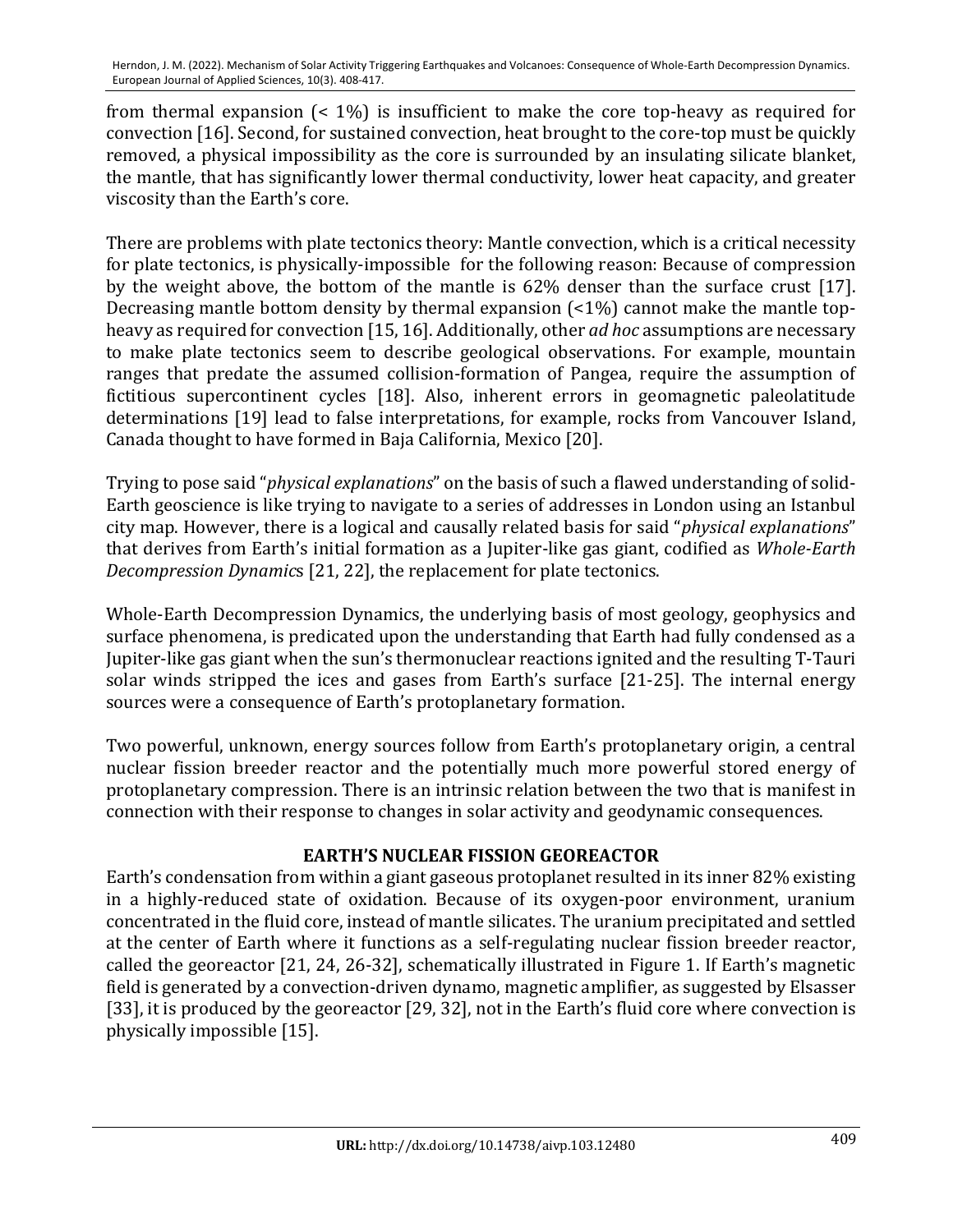

**Figure 1. Schematic representation of Earth's nuclear fission georeactor with planetary** rotation and fluid motions are indicated separately; their resultant motion is not shown. Also, major portions of the Earth's interior from [34] based on [21, 24, 26-32] and the fundamental mass ratio relationships shown in Table 1

| Table 1. Fundamental mass ratio comparison between the endo-Earth (lower mantle plus core)    |
|-----------------------------------------------------------------------------------------------|
| and the Abee enstatite chondrite. Above a depth of 600 km seismic data [35] indicate data     |
| layers suggestive of veneer, possibly formed by the late addition of more oxidized chondritic |
| and cometary matter, whose compositions cannot be specified at this time                      |

| <b>Fundamental</b><br><b>Earth Ratio</b>               | <b>Earth Ratio</b><br><b>Value</b> | <b>Abee Ratio</b><br><b>Value</b>                                     |
|--------------------------------------------------------|------------------------------------|-----------------------------------------------------------------------|
| lower mantle mass to<br>total core mass                | 1.49                               | 1.43                                                                  |
| inner core mass to<br>total core mass                  | 0.052                              | theoretical<br>$0.052$ if Ni $_3$ Si<br>$0.057$ if Ni <sub>2</sub> Si |
| inner core mass to<br>lower mantle + total core mass   | 0.021                              | 0.021                                                                 |
| $D''$ mass to<br>total core mass                       | $0.09*$                            | $0.11**$                                                              |
| ULVZ <sup>+</sup> of D" CaS mass to<br>total core mass | $0.012***$                         | $0.012**$                                                             |

**\*Calculated assuming average thickness of 200 km. \*\* = avg. of Abee, Indarch, and Adhi-Kot** enstatite chondrites. D'' is the "seismically rough" region between the fluid core and lower mantle. ULVZ \*\*\* is the "Ultra Low Velocity Zone" of D". \*\*\*\*Calculated assuming average thickness of 28 km. Data from references [17, 36, 37]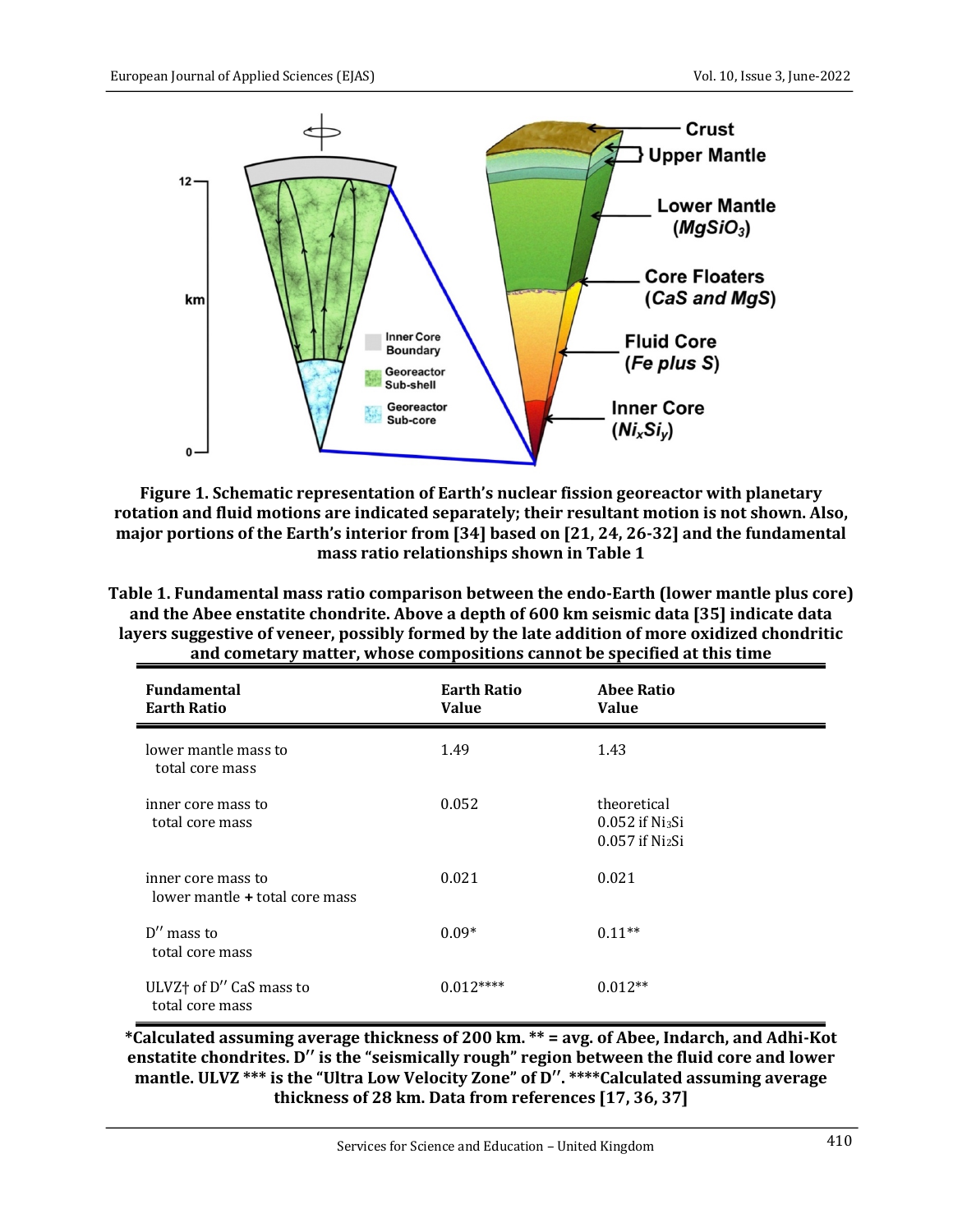Two independent lines of evidence support georeactor existence.

Calculated georeactor nuclear fission production of  $3He/4He$  ratios are in precisely the range of ratios observed in oceanic basalts [24].

Geoneutrino (antineutrino) measurements, at a 95% confidence level, at Kamioka, Japan [38] and Grans Sasso, Italy [39], indicate georeactor nuclear fission output energy of 3.7 and 2.4 terawatts, respectively. These fissionogenic energy values are similar to the 3-6 terawatt range employed in Oak Ridge National Laboratory georeactor simulations [24, 30].

Georeactor formation is a natural consequence of density layering in oxygen-starved (highlyreduced) planetary matter [26-28]. The two-component, self-regulated [40] nuclear fission georeactor assembly is capable of sustained thermal convection in its charged-particle-rich sub-shell, and is ideally suited for magnetic field generation in planets and large moons [32, 41, 42].

Fissionogenic heat produced by the georeactor's nuclear sub-core is transferred via convection in the nuclear waste sub-shell to the inner-core heat sink and then to the larger fluid-core heat sink [29]. This process maintains the adverse temperature gradient necessary for thermal convection [16].

The two-component structure of the georeactor provides a natural means of self-regulation. The georeactor sub-shell consists of uranium and radioactive waste, namely, fission fragments and nuclear decay products which are reactor poisons. If, in the microgravity region near Earth's center, the sub-shell components were of uniform density, the reactor poisons would consume a sufficient quantity of neutrons to prevent sustained nuclear fission. Uranium, the densest substance settles out and engages in nuclear fission, which disrupts the georeactor assembly. Eventually a steady state is reached wherein the amount of fission energy produced balances the uranium precipitation and the energy transferred to the inner core by convection [40], illustrated in Figure 2.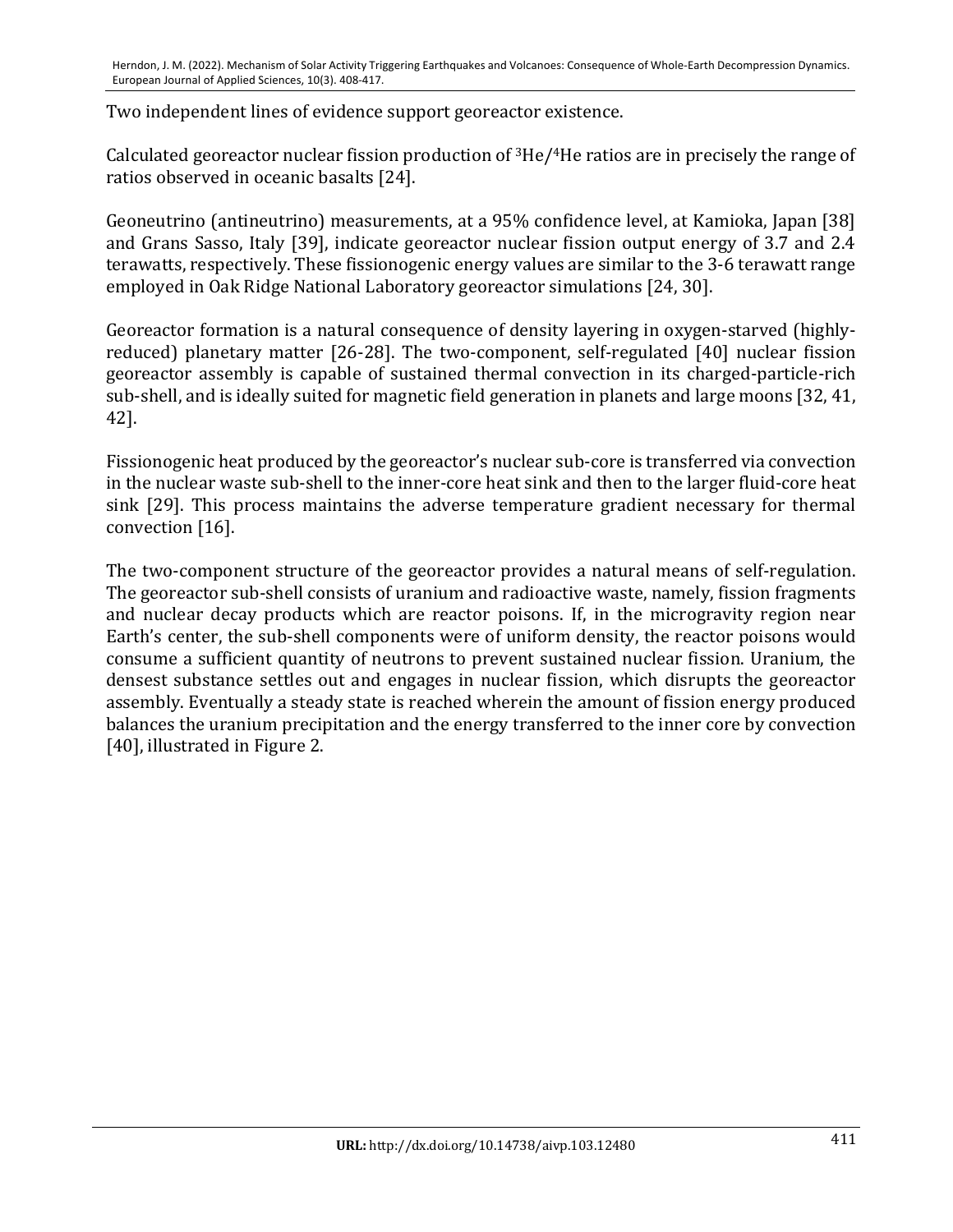

Figure 2. Schematic representation of Earth's georeactor, not to scale, with non-resultant planetary and fluid motions indicated separately (left) and (right) representations of the **balances that must be maintained for stable georeactor operation. From [40]** 

The geomagnetic field, I posited, is produced by sustained convection in the radioactive waste sub-shell [24, 27-29, 32, 41, 43, 44]. The geomagnetic field has been stable, without reversals, for periods longer than 20 million years  $[45, 46]$ , although more frequent polarity reversals and excursions occur. Clearly, disruptions in georeactor sub-shell convection can lead to geomagnetic field collapse, for example caused by [40]:

- Major trauma at Earth's surface, such as asteroid impact or
- Induced electrical current into georeactor caused by changes in space weather.

Disruption of georeactor sub-shell convection could result by energy from the solar wind transferred via the geomagnetic field into the georeactor by Faraday's law of electromagnetic induction [47]. A simple apparatus, illustrated schematically in Figure 3, demonstrates the principle of electromagnetic induction.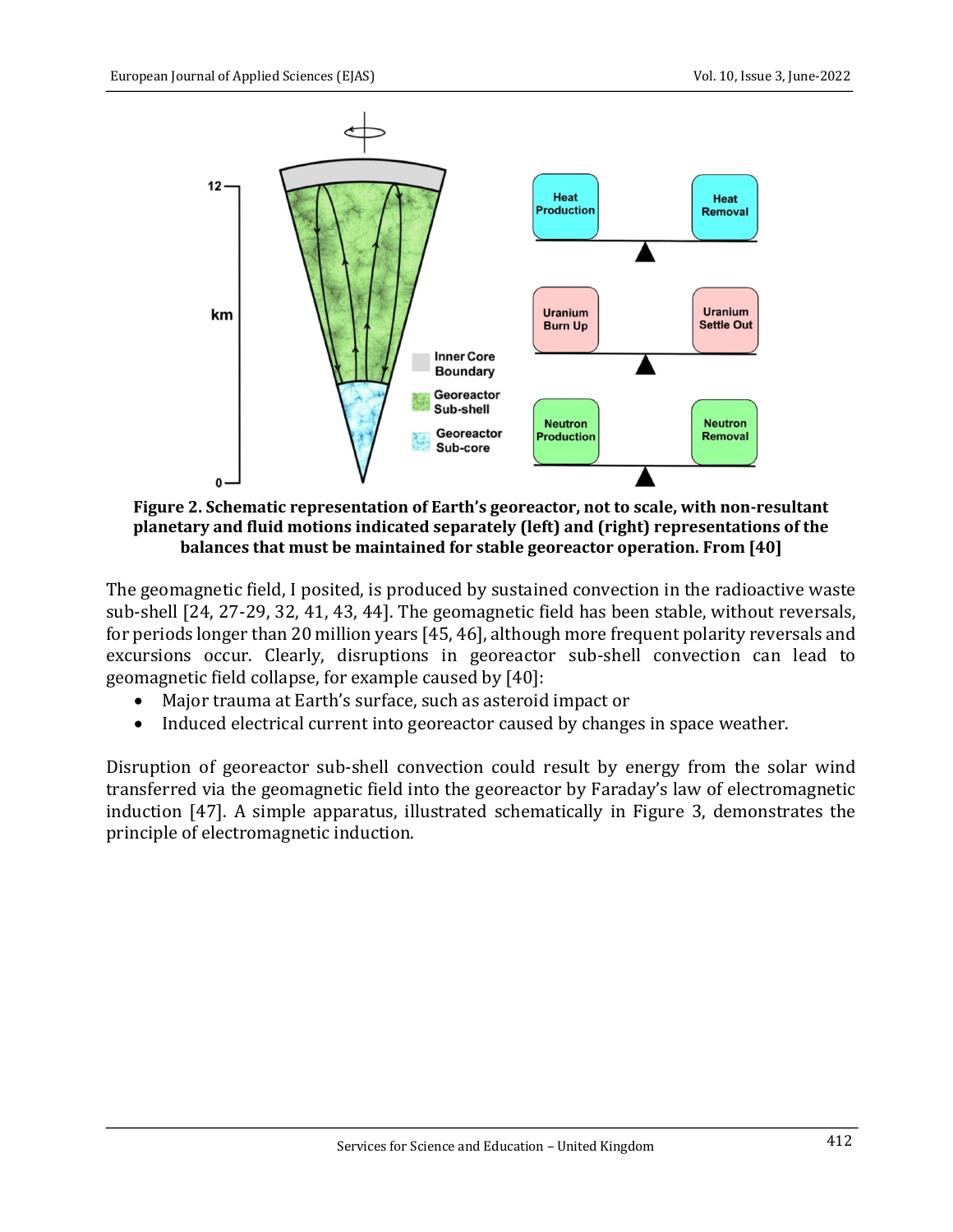

Figure 3. Schematic diagram of an apparatus for demonstrating the principle of **electromagnetic induction and their corresponding components in nature. From [40]** 

When the switch in Figure 3 is closed, the galvanometer displays only a momentary pulse. When the switch is opened, the galvanometer displays a momentary pulse in the opposite direction. Only a *changing* electrical current can be transferred through electromagnetic induction. The blue boxes in this figure illustrate components in nature that correspond to the schematic electrical components indicated [40].

The solar wind comprises an electrical current of charged particles that stream from the sun. If *the solar wind were constant, no electrical current would be induced into the georeactor.* Exceptionally large changes in the solar wind or in the ring current of charged particles trapped in Earth's magnetosphere or in the cosmic ray flux, however, will cause electrical current to be induced into the georeactor sub-shell producing ohmic heating, diminishing sub-shell convection, and potentially leading to geomagnetic field collapse with concomitant magnetic excursion or reversal [40].

Diminishment of georeactor sub-shell convection may result in a spike of georeactor nuclear fission energy output due to additional uranium settling-out, even if not sufficient to cause a magnetic reversal or excursion [40].

## **MECHANISM OF SOLAR ACTIVITY TRIGGERING EARTHQUAKES AND VOLCANOES**

The nuclear fission georeactor energy serves three major functions:

- Geomagnetic field production,
- Source of heat channeled to hotspots, such as Hawaii and Iceland, and
- Replacing the lost heat of protoplanetary compression.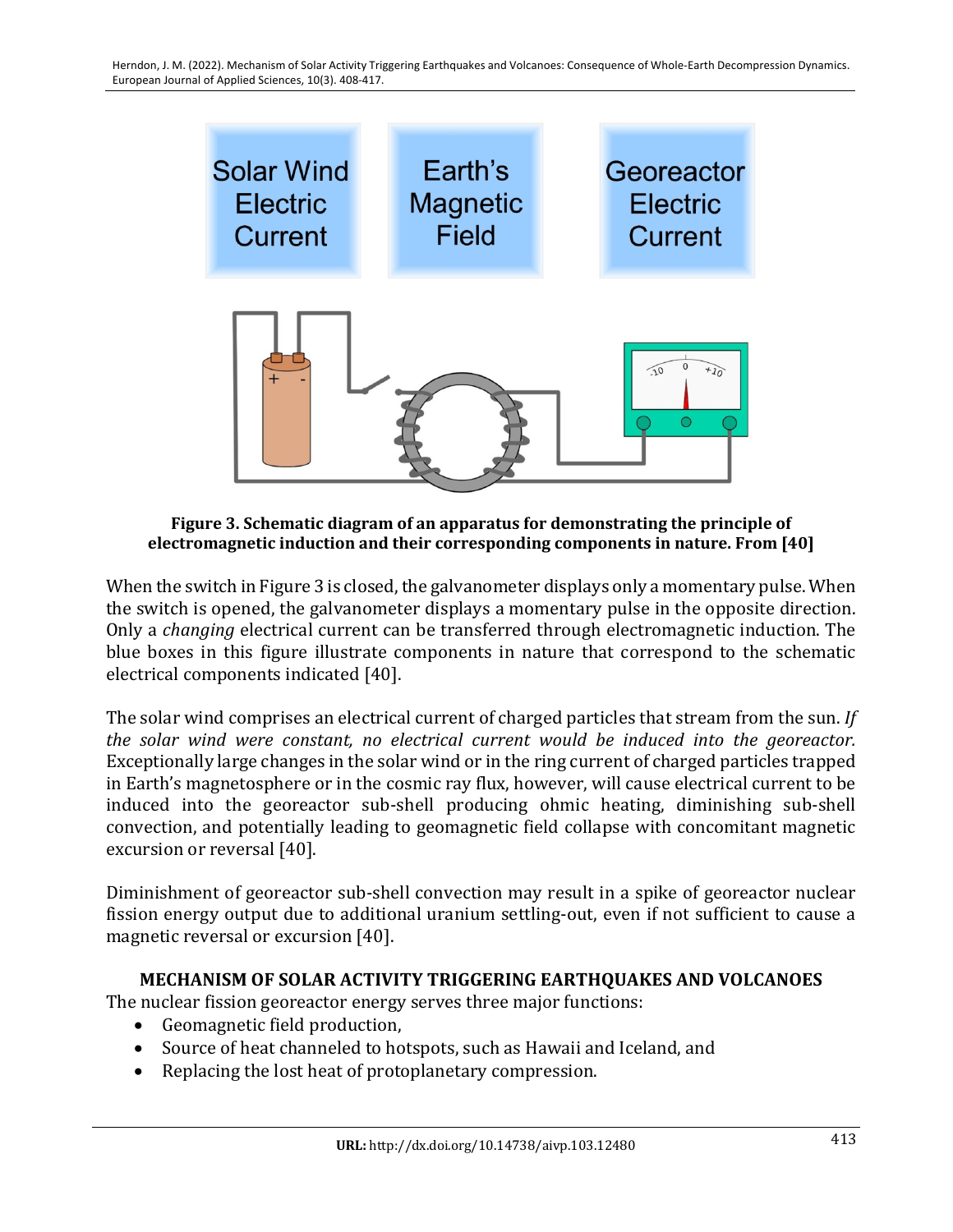The gases and ices of Earth's complete condensation as a Jupiter-like gas giant amounted to about 300 Earth-masses. This massive weight compressed the rocky portion to about twothirds Earth's present diameter and emplaced within it the tremendous energy of protoplanetary compression. After being stripped of its gases and ices by the violent solar wind produced during thermonuclear ignition of the sun, over time Earth began to decompress. Whole-Earth Decompression Dynamics describes the geological and geophysical consequences of Earth's decompression [21-25].

The stored energy of protoplanetary compression is the primary energy source for Earth's decompression. However, for decompression to progress without cooling and impeding decompression, the lost heat of compression must be supplied by georeactor nuclear fission. In addition to doing work against gravity, the stored energy of protoplanetary compression heats the base of the crust by a process known as *mantle decompression thermal tsunami* [48]. Decompression beginning within Earth's mantle propagates outward like a wave through silicates of decreasing density until it reaches the rigid crust where compression and compression-heating takes place. That compression-heating is the heat source for the geothermal gradient as well as for other surface phenomena including shallow-source volcanoes.

The mechanism for changes in solar weather triggering earthquakes and volcanoes is as a multi-stage amplifier. A change in the charged particle flux impinging the Earth's magnetic field induces electric current into the georeactor, which causes ohmic heating, which disrupts subshell convection, which results in extra uranium settling-out, which causes a burst of nuclear fission energy, which replaces some of the lost heat of protoplanetary compression, which causes a burst in whole-Earth decompression, which results in a burst of heat emplaced at the base of the crust and/or Earth's surface experiencing a bit of decompression-driven movement, the extent of which is a function of the degree of sub-shell convection disruption.

This mechanism is applicable to solar weather triggering earthquakes and volcanoes as well as posing an explanation for the sometimes observed geomagnetic reversals associated with major geophysical events, such as basalt lava floods [49, 50].

#### **CONCLUSIONS**

Recently published scientific evidence implicates activities on the sun as causing earthquakes and volcanic eruptions on Earth, which is inexplicable by plate tectonics but understandable from Whole-Earth Decompression Dynamics. The natural mechanism for changes in solar weather triggering earthquakes and volcanoes is as a multi-stage amplifier that releases energy from Earth's two powerful internal sources, georeactor nuclear fission energy and the stored energy of protoplanetary compression. A change in the charged particle flux impinging the Earth's magnetic field induces electric current into the georeactor, which causes ohmic heating, which disrupts sub-shell convection, which results in extra uranium settling-out, which causes a burst of nuclear fission energy, which replaces some of the lost heat of protoplanetary compression, which causes a burst in whole-Earth decompression, which results in a burst of heat emplaced at the base of the crust and/or Earth's surface experiencing a bit of decompression-driven movement, the extent of which is a function of the degree of sub-shell convection disruption.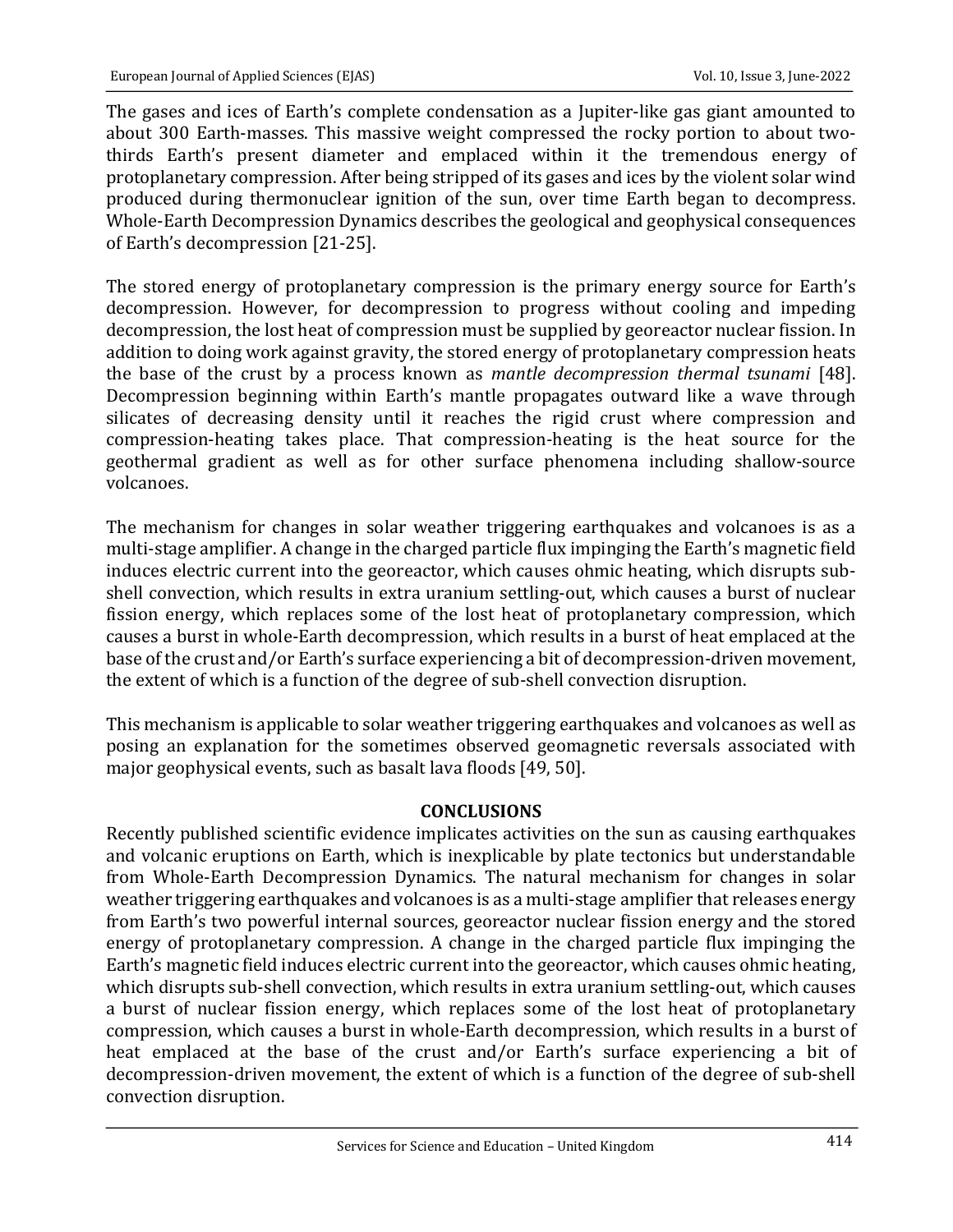This mechanism provides a basis for understanding the manner by which solar weather triggers earthquakes and volcanoes. Further investigation should lead to more precise predictions of these geophysical phenomena. Moreover, this mechanism provides a basis for understanding the sometimes observed geomagnetic reversals that appear to be associated with major geophysical events, such as basalt lava floods. Further investigation should better connect geophysical events to geomagnetic markers.

### **References**

1. Yanchukovsky, V., *Solar activity and Earth seismicity*. Solar-Terrestrial Physics, 2021. 7(1): p. 67-77.

2. Semeida, M., et al., *Examination of the relationship between solar activity and earth seismicity during the weak* solar cycle 23. Bulgarian Academy of Sciences ISSN 1313-0927: p. 5.

3. Ulukavak, M. and S. Inyurt, *Seismo-ionospheric precursors of strong sequential earthquakes in Nepal region.* Acta Astronautica, 2020. 166: p. 123-130.

4. Khegai, V., et al., *Solar Activity, Galactic Cosmic Ray Variations, and the Global Seismicity of the Earth.* Geomagnetism and Aeronomy, 2021. 61(1): p. S36-S47.

5. Novikov, V., et al., *Space weather and earthquakes: possible triggering of seismic activity by strong solar flares.* Annals of Geophysics, 2020. 63(5): p. PA554-PA554.

6. Gonzalez-Esparza, J., et al., *Space weather events, hurricanes, and earthquakes in Mexico in September 2017.* Space Weather, 2018. 16(12): p. 2038-2051.

7. Nurtaev, B., *General Relativity Theory and Earthquakes*. Journal of the Georgian Geophysical Society, 2020. 23(1).

8. Anagnostopoulos, G., et al., *The sun as a significant agent provoking earthquakes*. The European Physical Journal Special Topics, 2021. 230(1): p. 287-333.

9. Vasilieva, I. and V.V. Zharkova, *Terrestrial volcanic eruptions and their link with solar activity.* solargsm.com.

10. Ma, L., Z. Yin, and Y. Han, *Possible Influence of Solar Activity on Global Volcanicity*. Earth Science Research, 2018. 7(110): p. 10.5539.

11. Herndon, J.M., *What's wrong with this picture?* Advances in Social Sciences Research Journal, 2022. 9(3): p. 64-69.

12. Weidenschilling, S.J., *Formation of planetesimals and accretion of the terrestrial planets.* Space Science Reviews, 2000. 92(1): p. 295-310.

13. Herndon, J.M., *Validation of the protoplanetary theory of solar system formation.* Journal of Geography, Environment and Earth Sciences International, 2022. 26(2): p. 17-24.

14. Glatzmaier, G.A. and P. Olson, *Probing the geodynamo.* Scientific American, 2005. 292(4): p. 50-57.

15. Herndon, J.M., *Geodynamic Basis of Heat Transport in the Earth.* Curr. Sci., 2011. 101(11): p. 1440-1450.

16. Chandrasekhar, S., Thermal Convection. Proc. Amer. Acad. Arts Sci., 1957. 86(4): p. 323-339.

17. Dziewonski, A.M. and D.A. Anderson, *Preliminary reference Earth model*. Phys. Earth Planet. Inter., 1981. 25: p. 297-356.

18. Herndon, J.M., *Fictitious Supercontinent Cycles.* Journal of Geography, Environment and Earth Science International, 2016. 7(1): p. 1-7.

19. Herndon, J.M., Potentially significant source of error in magnetic paleolatitude determinations. Curr. Sci., 2011. 101(3): p. 277-278.

20. Ward, P.D., et al., *Measurements of the Cretaceous paleolatitude of Vancouver Island: consistent with the Baja-British Columbia hypothesis.* Science, 1997. 277(5332): p. 1642-1645.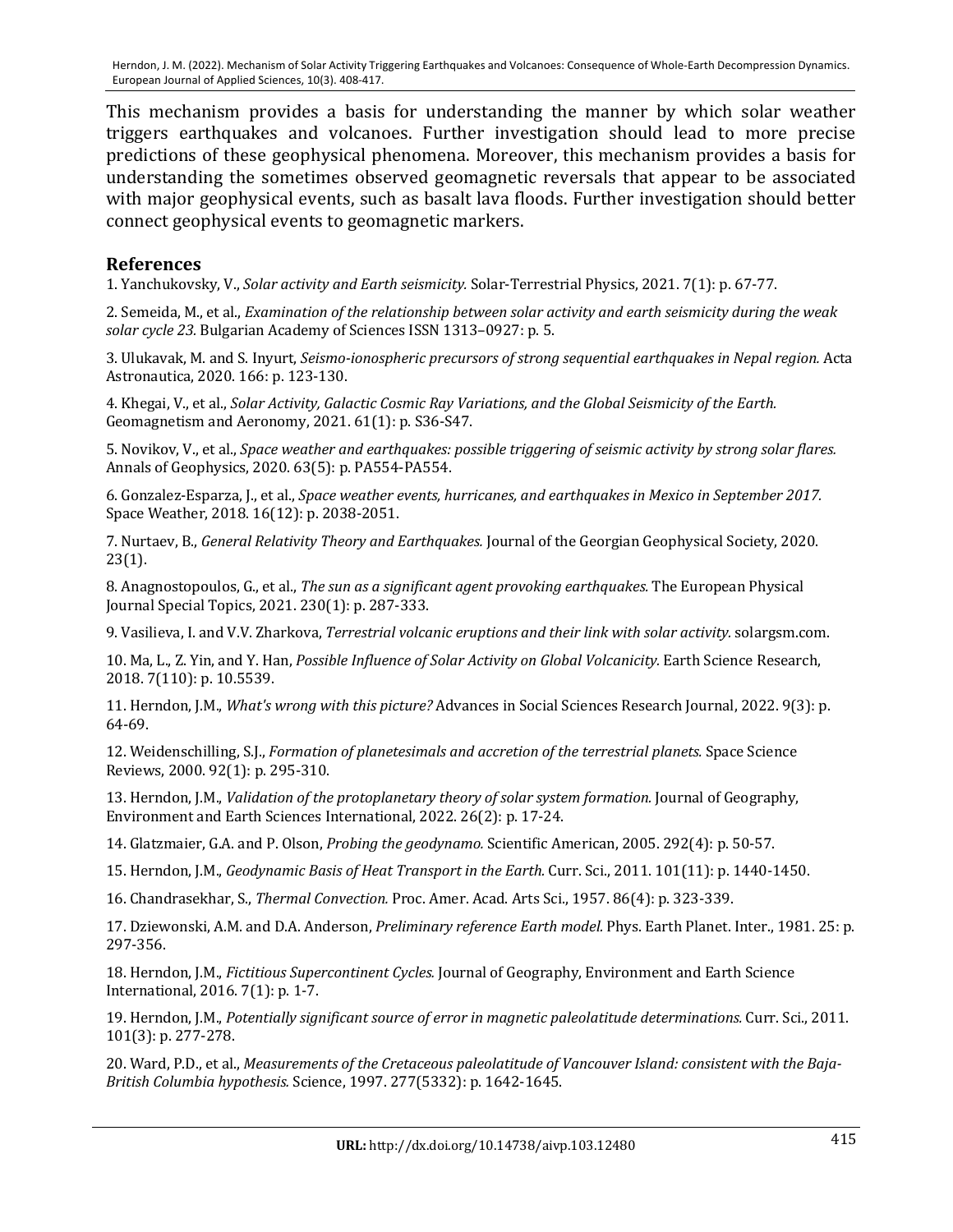21. Herndon, J.M., *Whole-Earth decompression dynamics.* Curr. Sci., 2005. 89(10): p. 1937-1941.

22. Herndon, J.M., Whole-Earth decompression dynamics: new Earth formation geoscience paradigm fundamental *basis of geology and geophysics.* Advances in Social Sciences Research Journal, 2021. 8(2): p. 340-365.

23. Herndon, J.M., *Origin of mountains and primary initiation of submarine canyons: the consequences of Earth's early formation as a Jupiter-like gas giant.* Curr. Sci., 2012. 102(10): p. 1370-1372.

24. Herndon, J.M., *Nuclear georeactor origin of oceanic basalt* <sup>3</sup>He/<sup>4</sup>He, evidence, and *implications.* Proc. Nat. Acad. Sci. USA, 2003. 100(6): p. 3047-3050.

25. Herndon, J.M., *New indivisible planetary science paradigm*. Curr. Sci., 2013. 105(4): p. 450-460.

26. Herndon, J.M., *Feasibility of a nuclear fission reactor at the center of the Earth as the energy source for the* geomagnetic field. J. Geomag. Geoelectr., 1993. 45: p. 423-437.

27. Herndon, J.M., *Planetary and protostellar nuclear fission: Implications for planetary change, stellar ignition and* dark matter. Proc. R. Soc. Lond, 1994. A455: p. 453-461.

28. Herndon, J.M., Sub-structure of the inner core of the earth. Proc. Nat. Acad. Sci. USA, 1996. 93: p. 646-648.

29. Herndon, J.M., *Terracentric nuclear fission georeactor: background, basis, feasibility, structure, evidence and geophysical implications.* Curr. Sci., 2014. 106(4): p. 528-541.

30. Hollenbach, D.F. and J.M. Herndon, *Deep-earth reactor: nuclear fission, helium, and the geomagnetic field.* Proc. Nat. Acad. Sci. USA, 2001. 98(20): p. 11085-11090.

31. Herndon, J.M., *Mantle decompression thermal-tsunami.* arXiv: physics/0602085 13 Feb 2006, 2006.

32. Herndon, J.M., *Nuclear georeactor generation of the earth's geomagnetic field.* Curr. Sci., 2007. 93(11): p. 1485-1487.

33. Elsasser, W.M., On the origin of the Earth's magnetic field. Phys. Rev., 1939. 55: p. 489-498.

34. Herndon, J.M., Reasons why geomagnetic field generation is physically impossible in Earth's fluid core. Advances in Social Sciences Research Journal, 2021. 8(5): p. 84-97.

35. Świeczak, M. and M. Grad, *Upper mantle seismic discontinuities topography variations beneath Eastern Europe.* Acta Geophys. Pol., 2004. 52(3): p. 252-270.

36. Keil, K., *Mineralogical and chemical relationships among enstatite chondrites.* J. Geophys. Res., 1968. 73(22): p. 6945-6976.

37. Kennet, B.L.N., E.R. Engdahl, and R. Buland, *Constraints on seismic velocities in the earth from travel times* Geophys. J. Int., 1995. 122: p. 108-124.

38. Gando, A., et al., *Reactor on-off antineutrino measurement with KamLAND*. Physical Review D, 2013. 88(3): p. 033001.

39. Agostini, M., et al., *Comprehensive geoneutrino analysis with Borexino.* Physical Review D, 2020. 101(1): p. 012009.

40. Herndon, J.M., *Scientific basis and geophysical consequences of geomagnetic reversals and excursions: A fundamental statement.* Journal of Geography, Environment and Earth Science International, 2021. 25(3): p. 59-69.

41. Herndon, J.M., *Solar System processes underlying planetary formation, geodynamics, and the georeactor.* Earth, Moon, and Planets, 2006. 99(1): p. 53-99.

42. Herndon, J.M., *Nature of planetary matter and magnetic field generation in the solar system.* Curr. Sci., 2009. 96(8): p. 1033-1039.

43. Herndon, J.M., *Nuclear fission reactors as energy sources for the giant outer planets*. Naturwissenschaften, 1992. 79: p. 7-14.

44. Herndon, J.M., *Paradigm Shifts: A Primer for Students, Teachers, Scientists and the Curious*2021: Amazon.com.